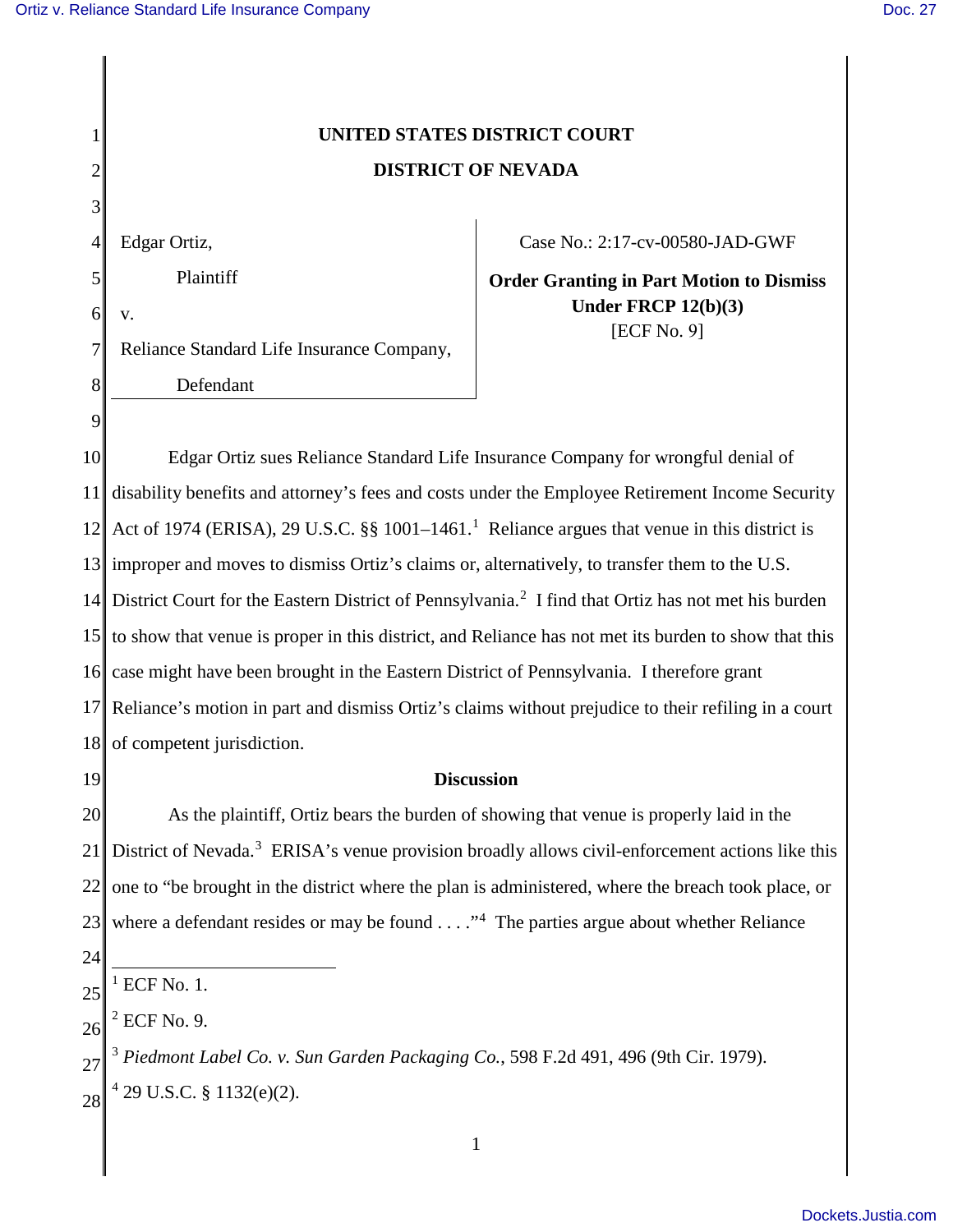may be found here. In the Ninth Circuit, a defendant is "found" in a district for ERISA-venue purposes if "personal jurisdiction is properly asserted over the" defendant there.<sup>5</sup> So, the defendant's contacts with the forum must be "sufficient to satisfy the 'minimum contacts' test for personal jurisdiction" as stated in *International Shoe Co. v. Washington*, 326 U.S. 310, 316  $(1945)$ .<sup>6</sup> So, to survive this dismissal motion, Ortiz must show that Reliance is subject to either general or specific jurisdiction in Nevada.<sup>7</sup>

 10 support jurisdiction even if the cause of action is unrelated to [Reliance's] forum activities . . . ."<sup>9</sup> Although not entirely clear, Ortiz appears to argue that general jurisdiction exists, so he must show that Reliance's activities within Nevada are "substantial" or "continuous and systematic," such that "there is a sufficient relationship between [Reliance] and [Nevada] to In deciding a motion to dismiss for improper venue, I need not accept the pleadings as true, and I "may consider facts outside of the pleadings."<sup>10</sup>

 Ortiz provides little in the way of allegation or evidence to support his contention that venue properly lies in this district. The only facts that Ortiz alleges about venue are that Reliance issued the disability-benefits policy that he was insured under and that Reliance is "doing business in the District of Nevada."<sup>11</sup> Reliance does not deny that it sells insurance or that it does business in Nevada. Reliance's attorney admits that Reliance is "licensed to sell insurance here."<sup>12</sup> Oddly, Reliance's motion and the accompanying declaration of its trial attorney both discuss this activity as being a contact that Reliance has with "California," not

 *Id.* at 248–49.

 *Id.* at 249.

 *See* ECF No. 11 at 2–4.

 *See Varsic*, 607 F.2d at 249 (internal quotation marks omitted) (quoting *Data Disc, Inc. v. Sys. Tech. Assoc., Inc.*, 557 F.2d 1280, 1287 (9th Cir. 1977)).

 *Murphy v. Schneider Nat. Inc.*, 362 F.3d 1133, 1137 (9th Cir. 2004).

 <sup>11</sup> ECF No. 1 at  $\P\P$  3, 5, 7, 9.

 ECF No. 9 at 6.

  $\overline{a}$ *Varsic v. U.S. Dist. Ct. for Cen. Dist. of Cal.*, 607 F.2d 245, 248 (9th Cir. 1979).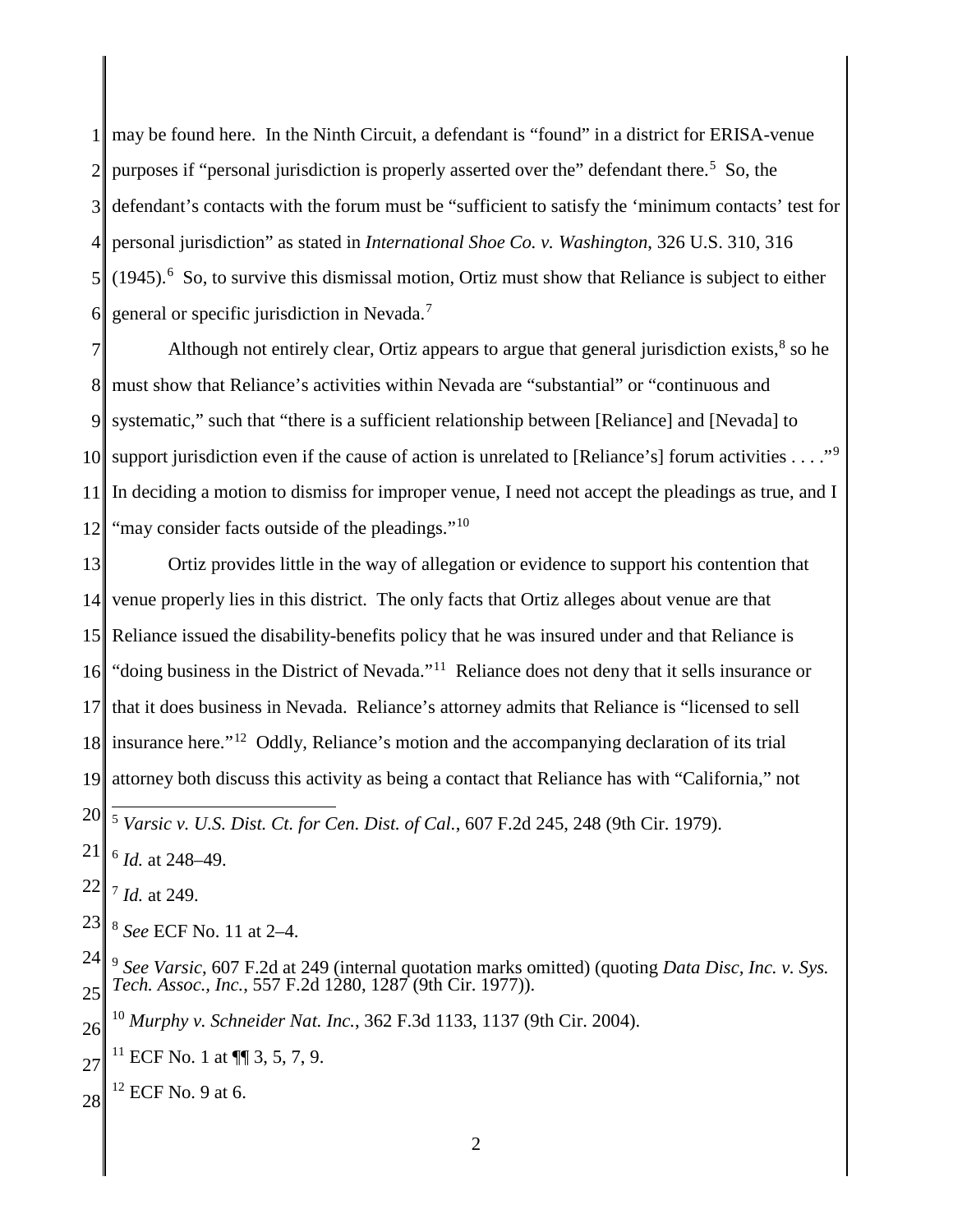|                | $1$ Nevada. <sup>13</sup> I assume these are typos because Reliance's contacts with California are not relevant,                                                                                                |
|----------------|-----------------------------------------------------------------------------------------------------------------------------------------------------------------------------------------------------------------|
|                | and Ortiz provided evidence that tends to show that Nevada's Commissioner of Insurance is                                                                                                                       |
| 3 <sup>1</sup> | Reliance's agent for service of process in this state. <sup>14</sup> This would not be needed if Reliance were                                                                                                  |
| 4 <sup>1</sup> | not, in fact, registered to sell insurance in Nevada. The bare fact that Reliance sells insurance in                                                                                                            |
|                | 5 Nevada is not sufficient, however, for me to determine that its contacts with this state are                                                                                                                  |
|                | 6 "substantial" or "continuous and systematic." I therefore find that Ortiz has not met his burden                                                                                                              |
| 7 <sup>1</sup> | to show that Nevada is the proper venue for his claims against Reliance.                                                                                                                                        |
| 8              | Reliance moves in the alternative to transfer this case to the U.S. District Court for the                                                                                                                      |
|                | 9 Eastern District of Pennsylvania. The party moving to transfer to another venue must                                                                                                                          |
|                | 10 demonstrate that the case could have been brought in the proposed transferee district. <sup>15</sup> None of                                                                                                 |
| <sup>11</sup>  | the facts necessary for me to determine if this case could have been brought in the Eastern                                                                                                                     |
|                | 12 District of Pennsylvania have been established by any factual allegation or competent                                                                                                                        |
| 13             | evidence. <sup>16</sup> I therefore find that Reliance has not met its burden to show that this case could                                                                                                      |
|                | 14 have been brought in the Eastern District of Pennsylvania.                                                                                                                                                   |
| 15             |                                                                                                                                                                                                                 |
| 16             |                                                                                                                                                                                                                 |
| 17             |                                                                                                                                                                                                                 |
|                | $18$                                                                                                                                                                                                            |
| 19             |                                                                                                                                                                                                                 |
| 20             |                                                                                                                                                                                                                 |
| 21             |                                                                                                                                                                                                                 |
| 22             | <sup>13</sup> See ECF Nos. 9 at 6; 9-3 at 3, ¶ 17.                                                                                                                                                              |
| 23             | $^{14}$ ECF No. 11 at 8–11.                                                                                                                                                                                     |
| 24             | <sup>15</sup> See Commodity Futures Trading Comm. v. Savage, 611 F.2d 270, 279 (9th Cir. 1979); see also<br>28 U.S.C. § 1404(a) (allowing for transfer for the convenience of the parties to any other district |
| 25             | where the case "might have been brought"); 28 U.S.C. § 1406(a) (allowing for transfer from an<br>improper venue to a district in which the case "could have been brought").                                     |
| 26             | <sup>16</sup> Reliance offers the declaration of its trial attorney to establish many facts. ECF No. 9-3. I do                                                                                                  |
| 27             | not consider any part of this declaration because several of the statements are conclusory, the<br>declarant does not state that the information offered is based on his personal knowledge, and no             |
| 28             | foundation has been laid for the authenticity of the documents that he attaches.                                                                                                                                |
|                | 3                                                                                                                                                                                                               |
|                |                                                                                                                                                                                                                 |

║